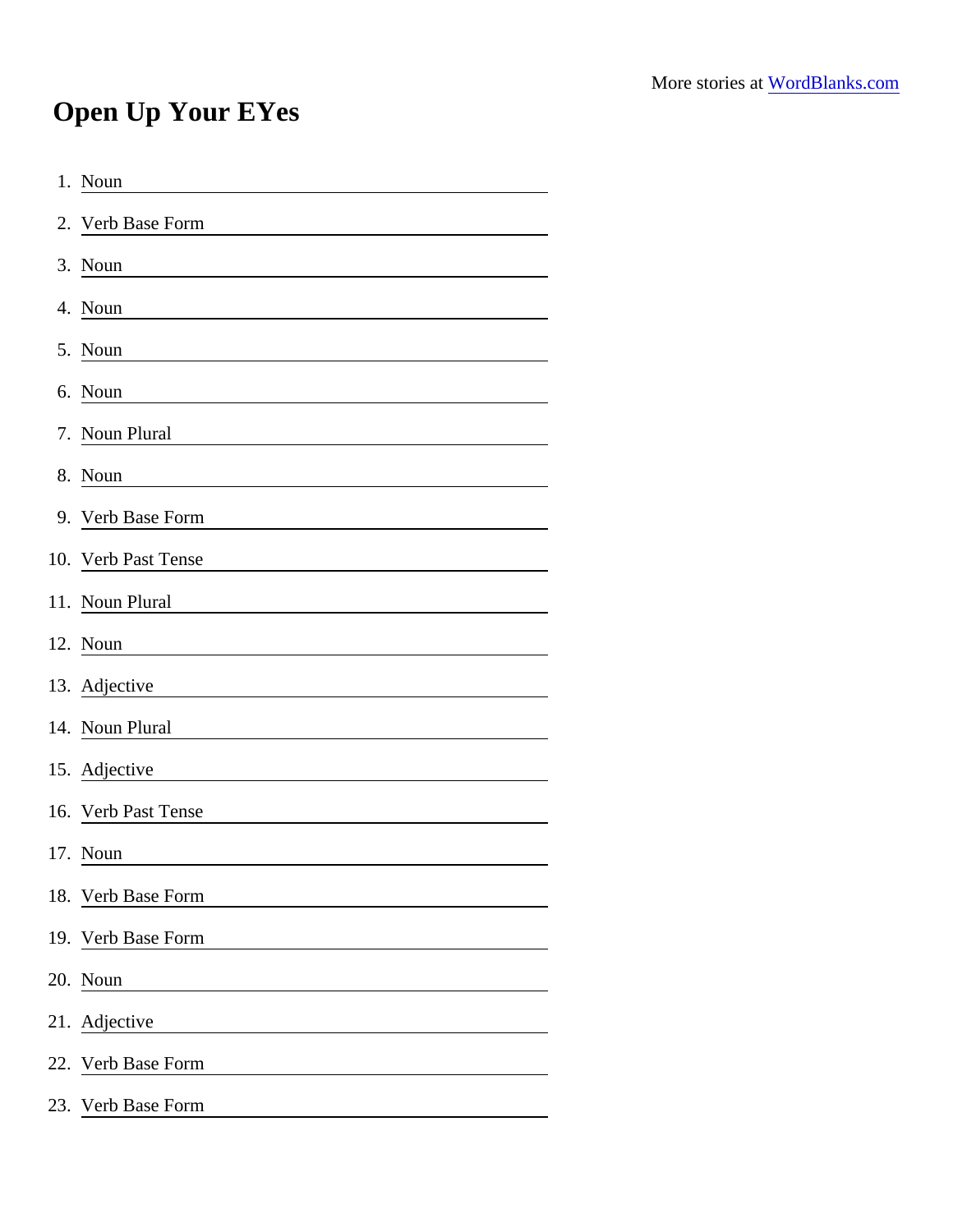| 24. Adjective      |
|--------------------|
| 25. Noun Plural    |
| 26. Verb Base Form |
| 27. Adjective      |
| 28. Verb Base Form |
| 29. Noun Plural    |
| 30. Verb Base Form |
| 31. Noun Plural    |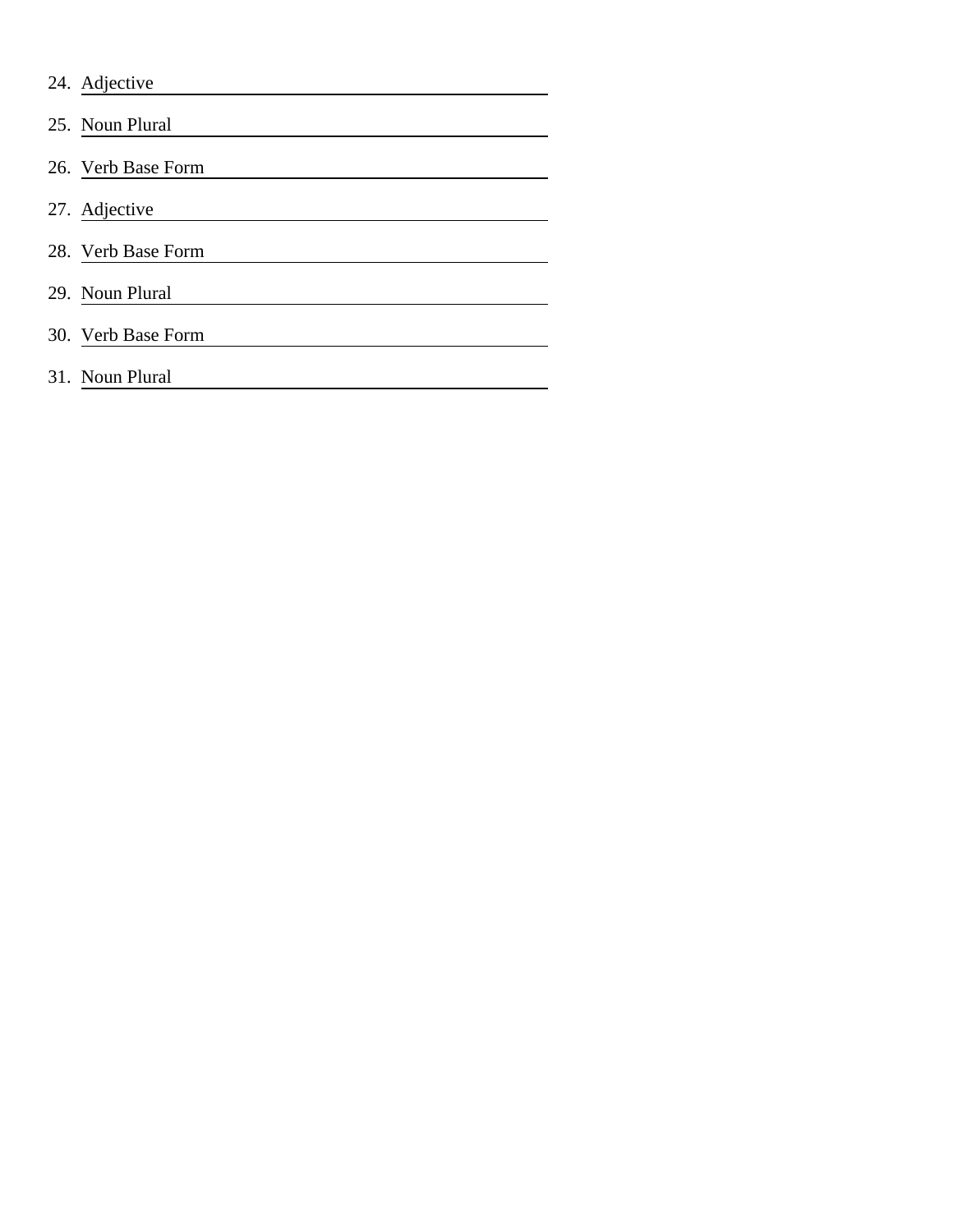## **Open Up Your EYes**

| It's time you learned a <u>Noun</u>                   |  |  |
|-------------------------------------------------------|--|--|
| It's time that you <i>verb Base Form</i>              |  |  |
| Don't ever count on anybody else                      |  |  |
| In this or any other land                             |  |  |
| I once hoped for <u>Noun</u>                          |  |  |
| To find a Noun among my Noun                          |  |  |
| But those were the childish wishes                    |  |  |
| Of someone who was Noun                               |  |  |
| Open up your Noun Plural                              |  |  |
|                                                       |  |  |
| See the Noun from where I Verb Base Form              |  |  |
| Me, among the mighty                                  |  |  |
| You, Verb Past Tense at my command                    |  |  |
| Open up your Noun Plural                              |  |  |
| Give up your <b>Noum</b> fantasy land                 |  |  |
| It's time to grow up and get <i>Adjective</i>         |  |  |
| Come now, little one, open up your <u>soun Plural</u> |  |  |
| We all start out the same                             |  |  |

Verb Past Tense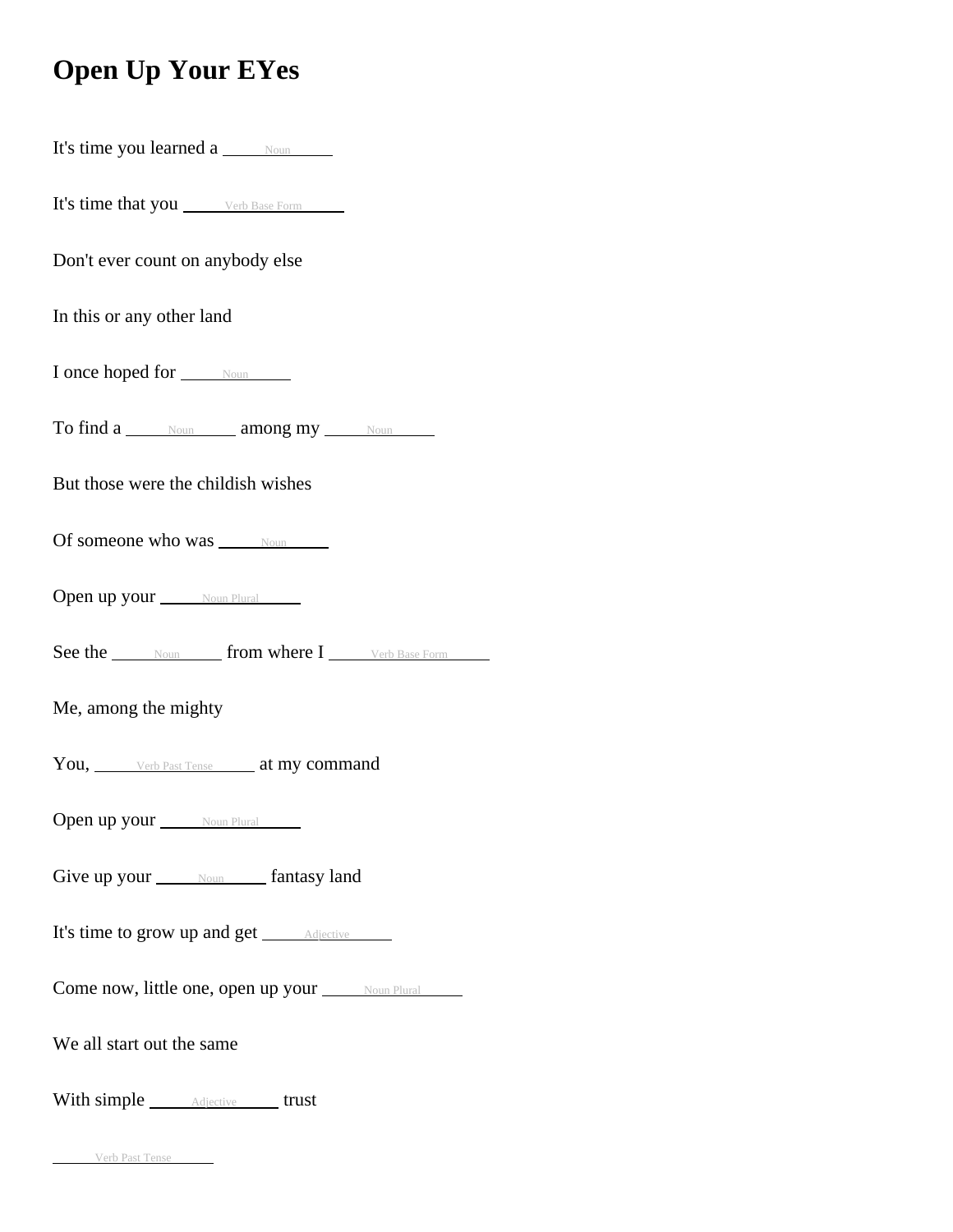| from the many ways                                            |
|---------------------------------------------------------------|
| That life's not fair or just                                  |
| But then there comes a moment                                 |
| A simple <u>some section</u> that you must face               |
| If you <u>verb Base Form</u> on others                        |
| You'll never ______ Verb Base Form _______ your _______ Noun  |
| [instrumental]                                                |
| And as you take that <u>Adjective</u> step                    |
| Upon a path that's all your own                               |
| You _______ Verb Base Form _______ it all so clearly          |
| <b>The best way to</b> Verb Base Form <b>is all</b> Adjective |
| <b>Open up your</b> Noun Plural                               |
| Verb Base Form <b>the world from where I stand</b>            |
| Me, among the mighty                                          |
| You, caged at my command                                      |
| Open up your eyes                                             |
| And behold the <i><u>Adjective light</u></i>                  |
| It's time to grow up and get wise                             |
| Come now, little one, Werb Base Form up your Noun Plural      |

Verb Base Form